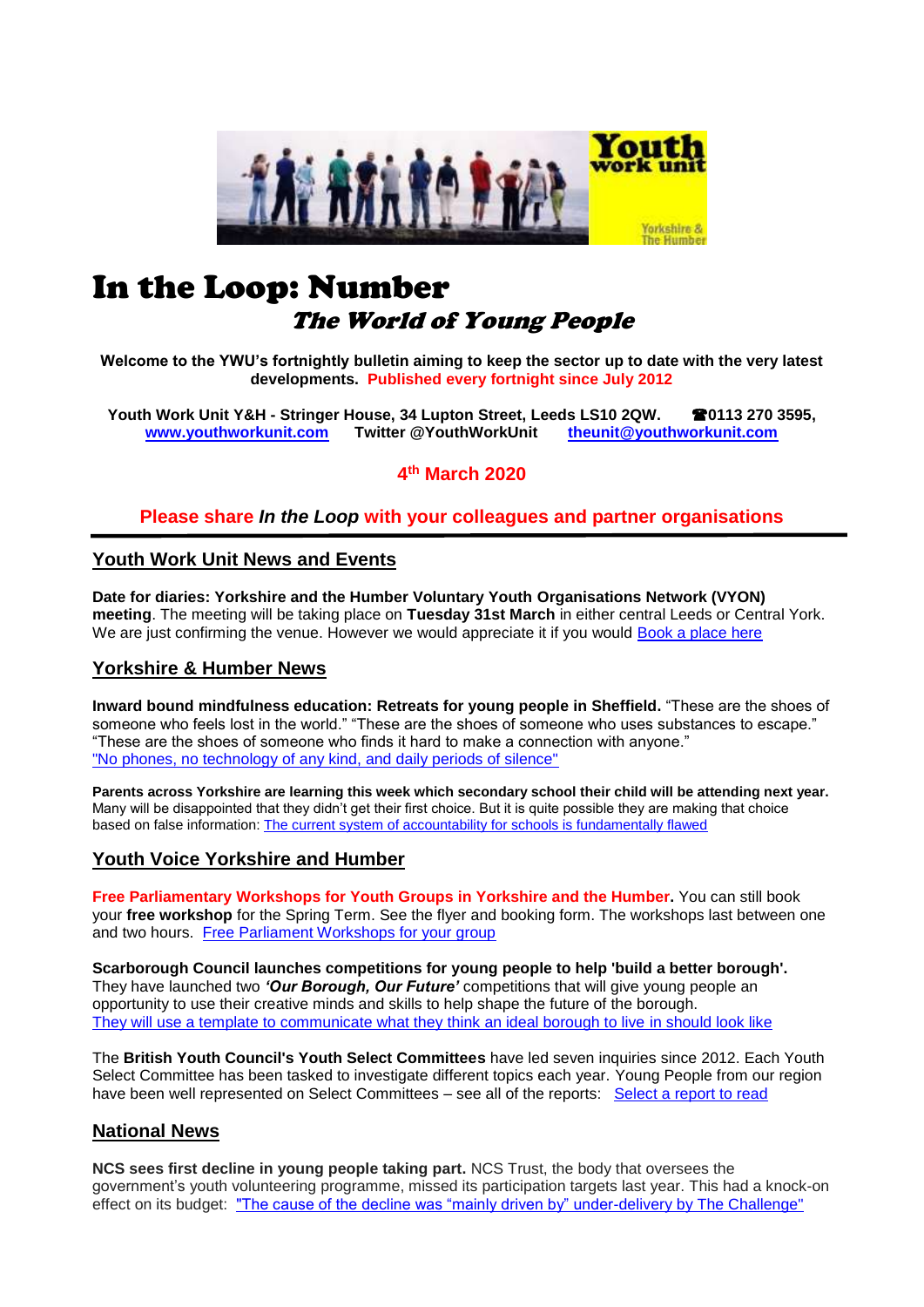**The rapper's track that sparked a wave of killings**. When a video of an attack on one of the UK's biggest rap stars went viral, three young people were murdered over the next 10 weeks. Tensions have long existed between rival gangs, but they rapidly escalated as tit-for-tat attacks were filmed and posted on Social Media: ["She was standing in the wrong place at the wrong time. She wasn't the intended target"](https://www.bbc.co.uk/news/stories-51722066)

**Domestic abuse bill fails to protect children and migrant women** – charities. Bill aimed at punishing abusers does not go far enough to help BAME survivors, charities warn: [Action for Children estimates tens of thousands of children have been at risk of domestic abuse](https://www.theguardian.com/society/2020/mar/03/domestic-abuse-laws-to-be-brought-back-before-parliament) 

**DCMS ministerial team confirmed.** The Department for Digital, Culture, Media and Sport (DCMS) welcomed a number of new and returning ministers, following appointments made by Prime Minister Boris Johnson: [The Team](https://www.gov.uk/government/news/dcms-ministerial-team-confirmed)

**Rising demand heaping pressure on children's social care**. Unprecedented demand and funding shortages have combined to put council children's social care budgets under increasing pressure, the Local Government Association reveals: [More than 52,000 children are subject to a child protection plan](https://www.local.gov.uk/rising-demand-heaping-pressure-childrens-social-care)

**Number of children under 11 calling Childline with suicidal thoughts increases by 90 per cent.**  Recent figures published by the NSPCC, show that an average of 67 young people are receiving help every day through counselling service, with Childline delivering 24,447 counselling sessions in 2018-19: ["Such intense unhappiness that they tell Childline they want to end their own lives"](https://www.independent.co.uk/life-style/childline-suicidal-thoughts-children-mental-health-self-harm-counselling-nspcc-a9374016.html)

## **Reports and Studies**

**Young BAME workers more likely to be in unstable work, research finds.** Study prompts calls for government and employers to address ethnicity pay gaps. Younger black, Asian and minority ethnic workers are more likely to work in precarious conditions, including on zero-hours contracts and having a second job: ["What you've got is racial disparities apparent, even in the early stages of their career"](https://www.peoplemanagement.co.uk/news/articles/young-bame-workers-more-likely-to-be-in-unstable-work)

**Eco-anxiety: Children are losing sleep and having bad dreams over climate change,** study finds. More than half of young people don't believe people in power are listening to their concerns: [20% are very, very worried](https://www.independent.co.uk/life-style/children-climate-change-sleep-nightmares-eco-anxiety-greta-thunberg-a9371191.html)

**Making youth work work.** *"Youth workers are the most important resource for youth work: decent longterm contracts and effective training and support are more important than shiny new facilities."* [15 recommendations for investing effectively in youth services](https://www.kcl.ac.uk/policy-institute/assets/youthwork.pdf)

**Students deeply concerned about climate crisis.** Young people around the world are deeply concerned about global issues such as climate change and want to learn more about them in school, a study by Cambridge International has revealed. However, almost a third (31%) aren't getting the opportunity to do so: ["It is important that students develop the skills to research, discuss and evaluate the facts"](https://thepienews.com/news/students-deeply-concerned-about-climate-crisis/)

**Health Equity in England: The Marmot Review 10 Years On** [Read the full report and Summary](https://www.health.org.uk/publications/reports/the-marmot-review-10-years-on)

**UK's hidden child workforce: Young carers do £12,000 of unpaid work every year.** New research by UK charity Action for Children shows young carers spend on average 25 hours a week caring for loved ones – the equivalent of over £12,000 a year on a part-time carer's wage: [This would add up to over £140,000 of free work across that caring lifetime](https://www.actionforchildren.org.uk/news-and-blogs/press-releases/2020/february/uks-hidden-child-workforce/)

# **Health**

**Mayor calls for 'water-only' schools to help reduce childhood obesity.** Making water freely available and introducing 'water only' schools – where just water and low-fat milk are allowed as drinks – was one of the ambitions of London's Child Obesity Taskforce: [New 'water-only schools toolkit' developed in partnership with Public Health England](https://www.london.gov.uk/press-releases/mayoral/mayor-calls-for-water-only-schools)

**UK risks 'failing a generation' over child health, says report**. Campaigners say it is vital to "break poverty's grip on children's health across the country ". It says the country is at risk of "lagging behind" other European nations when it comes to key indicators such as death rates, obesity and vaccination levels: [Health outcomes for children from deprived areas are always worse, inequalities have widened](https://news.sky.com/story/uk-risks-failing-a-generation-over-child-health-says-report-11949089)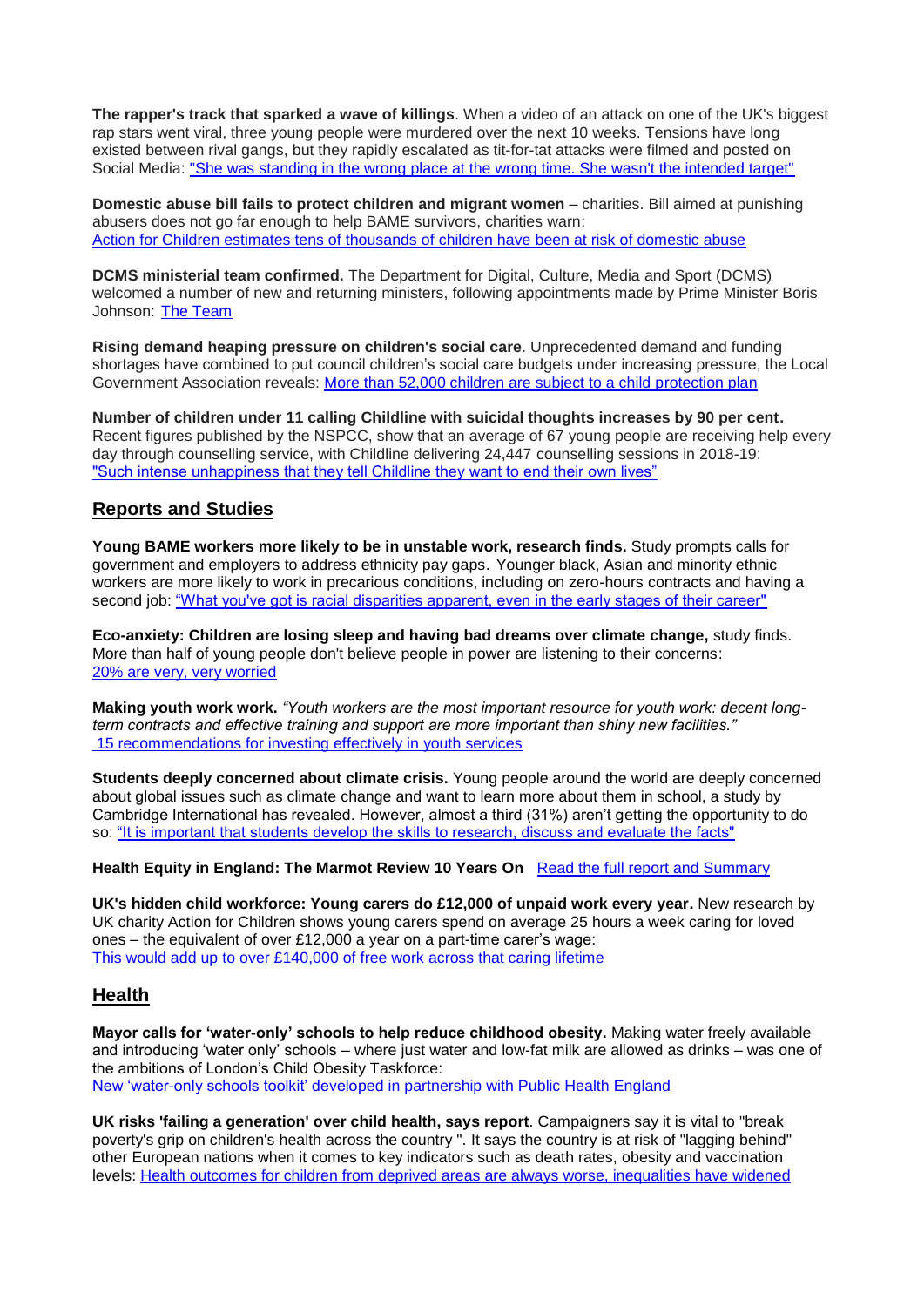T**he average age at which American teens are first using drugs, including tobacco and alcohol, has been increasing**, according to a study published in the journal JAMA Paediatrics. Significantly fewer young people are using drugs before their 16th birthday than just a decade ago, the study found: ["Yet another indication of an overall downward trend in risky behaviour](https://www.minnpost.com/second-opinion/2020/03/american-teens-are-delaying-first-use-of-drugs-including-tobacco-and-alcohol-study-finds/) among adolescents"

# **Events, Training and Opportunities**

**Level 2 Award training in York. For an immediate start. Some funded places available due to drop out, subject to provision of successful application. Contact** [theunit@youthworkunit.com](mailto:theunit@youthworkunit.com)

**Date for diaries: Yorkshire and the Humber Voluntary Youth Organisations Network (VYON)** meeting. The meeting will be taking place on **Tuesday 31st March** in either central Leeds or Central York. We are just confirming the venue. However we would appreciate it if you would [Book a place here](https://www.eventbrite.co.uk/e/yorkshire-and-the-humber-voluntary-youth-organisations-network-meeting-tickets-95833190653)

**Join the most innovative Suicide Prevention online conference for mental health professionals ever held in the UK. It's entirely free. Live:** 21-22 March 2020. On-demand 23 March – 19 April [Global best-practice knowledge and skills on suicide](https://www.mentalhealthacademy.co.uk/suicideprevention) prevention

**2020 International LGBT+ Youth Workers' Conference**. Saturday **28 March 2020, 9am - 5pm** at MMU Brooks, **Manchester.** This is for anyone engaged in LGBT+ youth provision whether as youth workers or managers/directors of a youth organisation: [Professor Elizabeth McDermott will be the keynote speaker](https://www.eventbrite.co.uk/e/2020-iuki-international-lgbt-youth-workers-conference-tickets-89258343107?aff=IncompleteRegistration&utm_source=eventbrite&utm_medium=email&utm_term=event_title_p1&ref=eemail)

**Street Games Conference and Awards 2020.** Where you live and grow up determines your access to sport. It's true, but is it fair? Is sport a 'nice to have', available to those who have the time, money and inclination? Or does everyone have a right to sport, whatever their circumstances? Wednesday, 25 March 2020 - [9:30am to Thursday, 26 March 2020 -](https://network.streetgames.org/events/streetgames-conference-and-awards-2020) 5:00pm

## **Blogs and Comment**

**For many years, there has been a general view in some parts of the charity sector that young people do not especially want to be trustees.** But it seems increasingly clear that the barriers to getting people onto boards are not to do with the motivation and attitudes of young people: ["There are often preconceptions and prejudices on the part of existing board members"](https://www.thirdsector.co.uk/penny-wilson-remove-barriers-young-people-keen-trustees/governance/article/1675181) 

**'I got noticed in my chip shop': Lauren Hemp out to catch eye with England.** Manchester City's rising talent has been widely praised and the teenage forward will go into the *She Believes* Cup without fear: [She was named England's young player of the year](https://www.theguardian.com/football/2020/mar/04/lauren-hemp-england-shebelieves-cup-manchester-city-chip-shop?utm_term=Autofeed&CMP=twt_gu&utm_medium&utm_source=Twitter#Echobox=1583324886)

## **Vacancies**

The very latest Youth Work related vacancies in Yorkshire and the Humber: [Jobs in our region](https://www.indeed.co.uk/Youth-Worker-jobs-in-Yorkshire-and-Humberside)

**Future in Mind Post 16 Community Navigator.** Employer: Young Lives Consortium. Part time temporary post. Up to 2 Years funding. 18.5 hours per week. £23,000 pro rata. **Applications close: 13th March 2020** For an Application Pack please email [emily@ylc.org.uk](mailto:emily@ylc.org.uk)

**Volunteer with the British LGBT Awards 2020.** The British LGBT Awards are looking for enthusiastic volunteers to help at the event on **Friday 29th May,** at The Brewery, Barbican, in London. The British LGBT Awards is designed to showcase individuals and organisations that have demonstrated an outstanding commitment to the LGBT+ community: [Get involved](http://www.britishlgbtawards.com/volunteer-with-us/)

## **Resources**

A recently launched film – called *I'm Out* – shows the consequences of getting caught up in violence, by telling the stories of the young people involved and the impact on their families: [Powerful Drama for use with Young People](https://www.imout.org.uk/)

**Peter and Geoff's story explores life before the 1967 Sexual Offences Act** and how the Act has helped to change the lives of many LGBTQ+ people for the better. One of a series. [How an Act of Parliament improved the lives of two LGBT+ young people](https://www.youtube.com/watch?v=HDzloJTbx20&list=PLj3mInRJqIen_NBj2p3DYDy3qrBK4qQHi&index=7&utm_source=UK+Parliament+Education+and+Engagement&utm_campaign=5371d1f65c-EMAIL_CAMPAIGN_2018_06_18_01_28_COPY_01&utm_medium=email&utm_term=0_26d0645ea9-5371d1f65c-102590665&mc_cid=5371d1f65c&mc_eid=b3b2224c93)